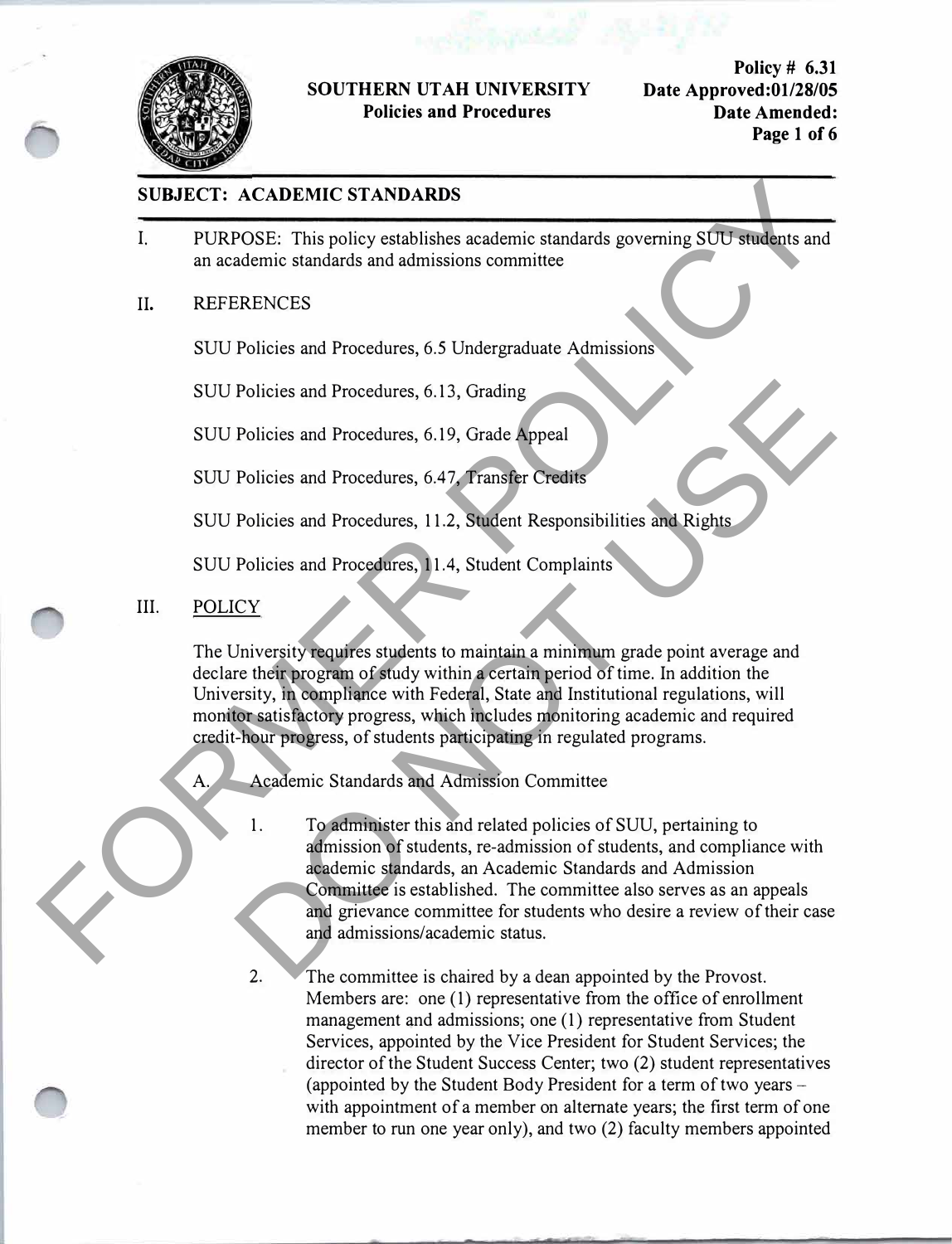

#### SOUTHERN UTAH UNIVERSITY Policies and Procedures

Policy # 6.31 Date Approved:01/28/05 Date Amended: Page 2 of 6

# SUBJECT: ACADEMIC STANDARDS

by the Faculty Senate for a term of two years - with appointment of a member on alternate years; the first term of one member to run one yeaz only). The committee will hold regulaz meetings as scheduled by the chair.

B. Grade Point Requirements

SUU students are required to maintain a cumulative grade point average (GPA) of at least a 2.00 or C average. A student whose cumulative GPA is below the required C or 2.00 level will be placed on academic warning, probation or suspension. **SUBJECT:** ACADEMIC STANDARDS<br>
by the Foculty Senate for a term of two years - with appointment of a<br>
member on alternate years; the first term of one aperment to run dips<br>
year entity. The committee will hold regular mee SUU students are required to maintain a eumulative grade point average<br>
(GPA) of at least a 2.00 or C average A student whose cumulative GPA is<br>
below the required C or 2.00 level will be placed on academic warning,<br>
prob

- C. Academic Probation and Suspension
	- 1. Students who fail to maintain a cumulative grade point average of 2.0 will be placed on probation, and at the end of the next semester, one of the following will occur:
		- The student may be removed from probation with a cumulative GPA above 2.0.
			- The student may continue on probation if the semester GPA is 2.0 or higher, yet the cumulative GPA is below 2.0
		- The student may be suspended from the University if both semester and cumulative GPA remains below 2.0.
	- 2. Students who fail to achieve a 2.0 semester average after two semesters on probation will be suspended.
	- 3. Students who leave SW while on probation will remain on probation when they return even if they attend another institution.
	- 4. Students on probation may be ineligible for financial aid and for participation in extracurricular activities of SUU.
	- 5. The duration of an academic suspension is defined as follows:
		- a. Students who are academically suspended from SUU will be required to remain out of school for a minimum of one academic term (Fall, Spring or Summer).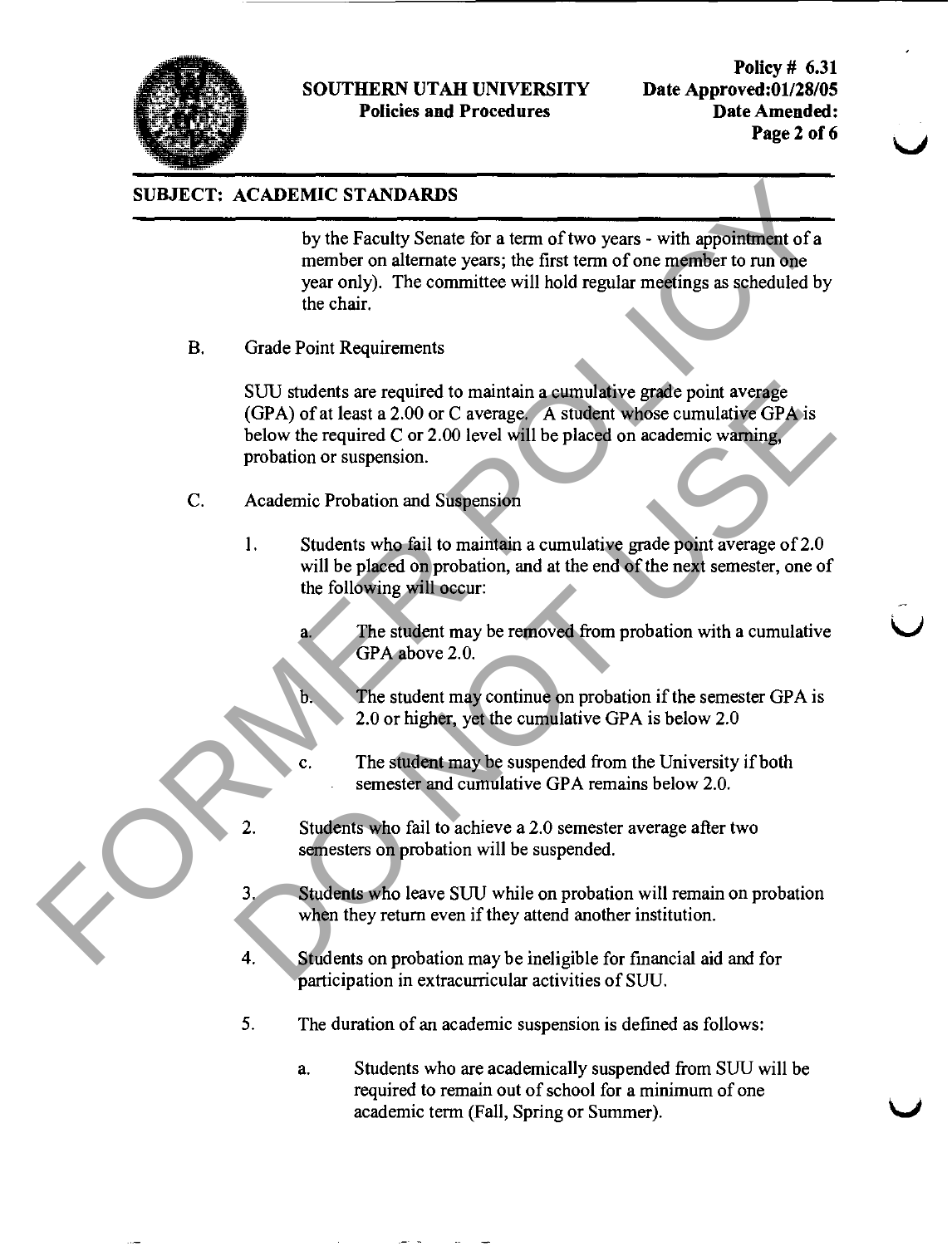

# SUBJECT: ACADEMIC STANDARDS

- b. Students who are suspended a second time will be required to remain out of school for a minimum of one calendar year.
- c. Students who are suspended a third or subsequent time will be required to remain out of school for 3 years.
- 6. Students who have been placed on academic warning or probation will be sent a letter to their current address advising them of their academic standing. A registration hold will be in effect for these students until they seek and show evidence of academic advisement.
- D. Appeals of admissions, probation or suspension will be considered according to due process. The following procedures apply:
- 1. A student who wishes to appeal writes a letter to the Chair of the Academic Standards and Admissions Committee setting forth in detail the reasons for the appeal together with specific information on any extenuating circumstances which may have bearing on the academic status. SUBJECT: ACADEMIC STANDARDS<br>
b. Students who are auspended a second time will be required to<br>
termin out of school for a minimum of operations year.<br>
c. Students who are suspended a during or probation will be<br>
required to be sent a letter to their current address advising them of their cacdemic<br>standing. A registration hold will be in effect for these students until<br>they seek and show evidence of academic advisement.<br>Appeals of admissions,
	- 2. Deliver the letter to the committee chair.

3. If between regulaz meetings, the Chair may call a special meeting of the Committee, and, if feasible, invite the student to be present when his/her appeal is considered.

Upon reaching a final decision on the appeal, the committee will inform the student either in person, or, if the student is not available, by the most expeditious means, as to the results of the committee's decision. Such notification will also be made by written correspondence.

E. Academic Renewal

Undergraduate students currently enrolled at SUU may petition for review of their academic record for the purpose of discounting, for cumulative GPA computation, a course with a D plus or lower grade. These classes must have been entered on the student's academic record five or more calendar yeazs prior to the time of the request for review. The following conditions and procedures apply: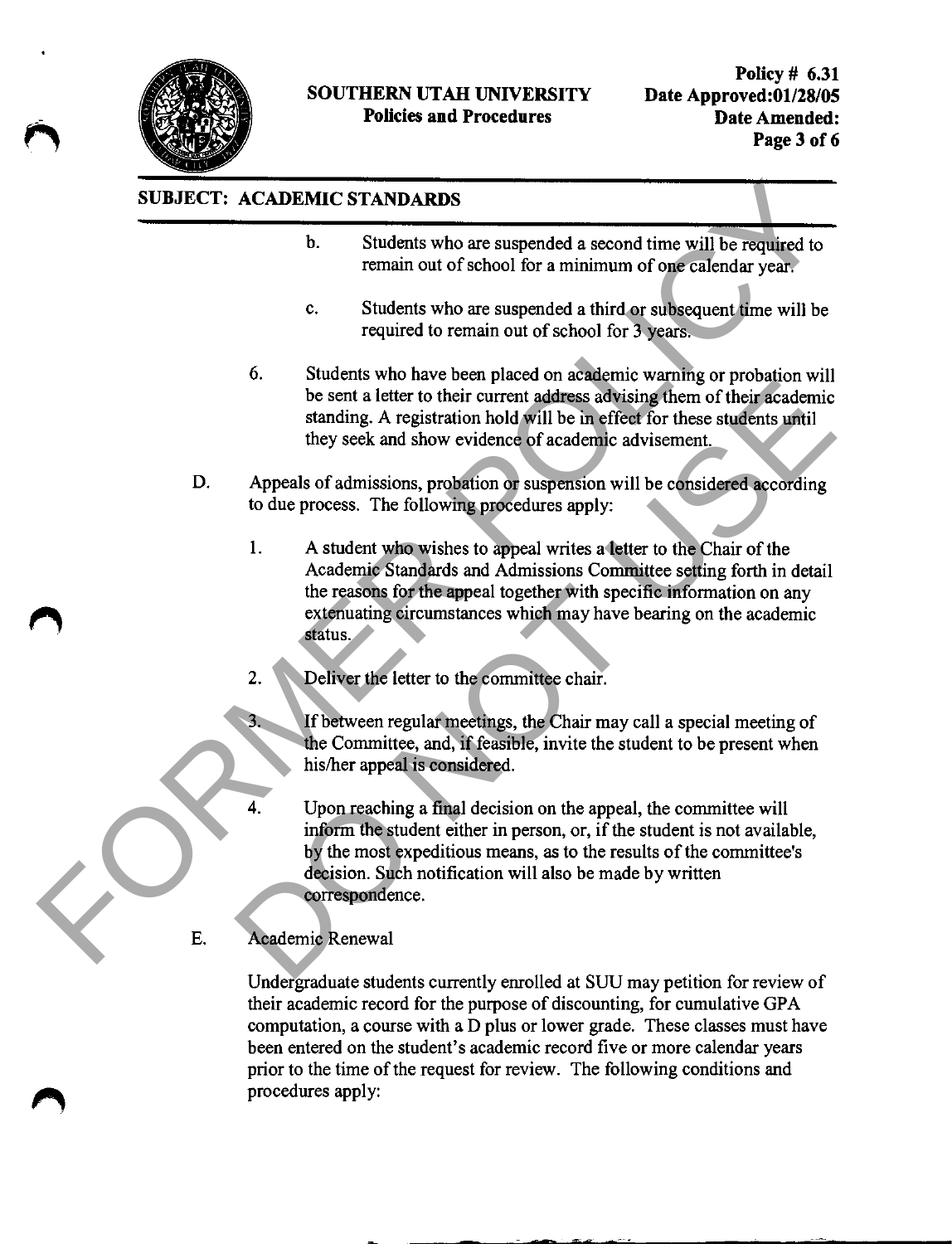

#### SOUTHERN UTAH UNIVERSITY Policies and Procedures

# SUBJECT: ACADEMIC STANDARDS

- 1. The renewal option can be used only once during a student's undergraduate career.
- 2. Students pursuing a second baccalaureate degree or graduate degree are ineligible.
- 3. "Renewed" courses do not count toward the total hours required for graduation.
- 4. Petition is made to the dean of the student's major college or school
- F. Declaring a Program of Study
	- 1. SUU degree-seeking students will declaze a program of study (major, minor if required, and degree by the deadline corresponding to their intended degree:

|                                   |                         | undergraduate career.                     | The renewal option can be used only once during a student's                                                                                 |
|-----------------------------------|-------------------------|-------------------------------------------|---------------------------------------------------------------------------------------------------------------------------------------------|
|                                   | 2.                      | are ineligible.                           | Students pursuing a second baccalaureate degree or graduate degree                                                                          |
|                                   | 3.                      | graduation.                               | "Renewed" courses do not count toward the total hours required for                                                                          |
|                                   | 4.                      |                                           | Petition is made to the dean of the student's major college or school                                                                       |
| F.                                |                         | Declaring a Program of Study              |                                                                                                                                             |
|                                   | 1.                      | intended degree:                          | SUU degree-seeking students will declare a program of study (major,<br>minor if required, and degree by the deadline corresponding to their |
| <b>Institutional Certificates</b> |                         |                                           | during the first term of enrollment                                                                                                         |
|                                   |                         | Associate Degree or Institutional Diploma | by the time 24 semester hours have been<br>completed                                                                                        |
| <b>Bachelor Degrees</b>           |                         |                                           | by the time 48 semester hours have been<br>completed                                                                                        |
| Minors                            |                         |                                           | By the time 60 semester hours have been<br>completed                                                                                        |
|                                   | <b>Graduate Degrees</b> |                                           | during the first term of enrollment                                                                                                         |

- 2. Student records will be reviewed electronically on a term basis. Students found in non-compliance will be notified and a hold will be placed on their registration until a program of study has been declared.
- G. Satisfactory Progress for Students in Regulated Programs

Regulated Programs aze extra-curricular and financial aid programs required to monitor academic and required credit-hour progress of participating students. Regulated programs include, but aze not limited to financial aid, academic and activity scholarship, work study, intercollegiate athletics, international student, veteran and student-activity programs.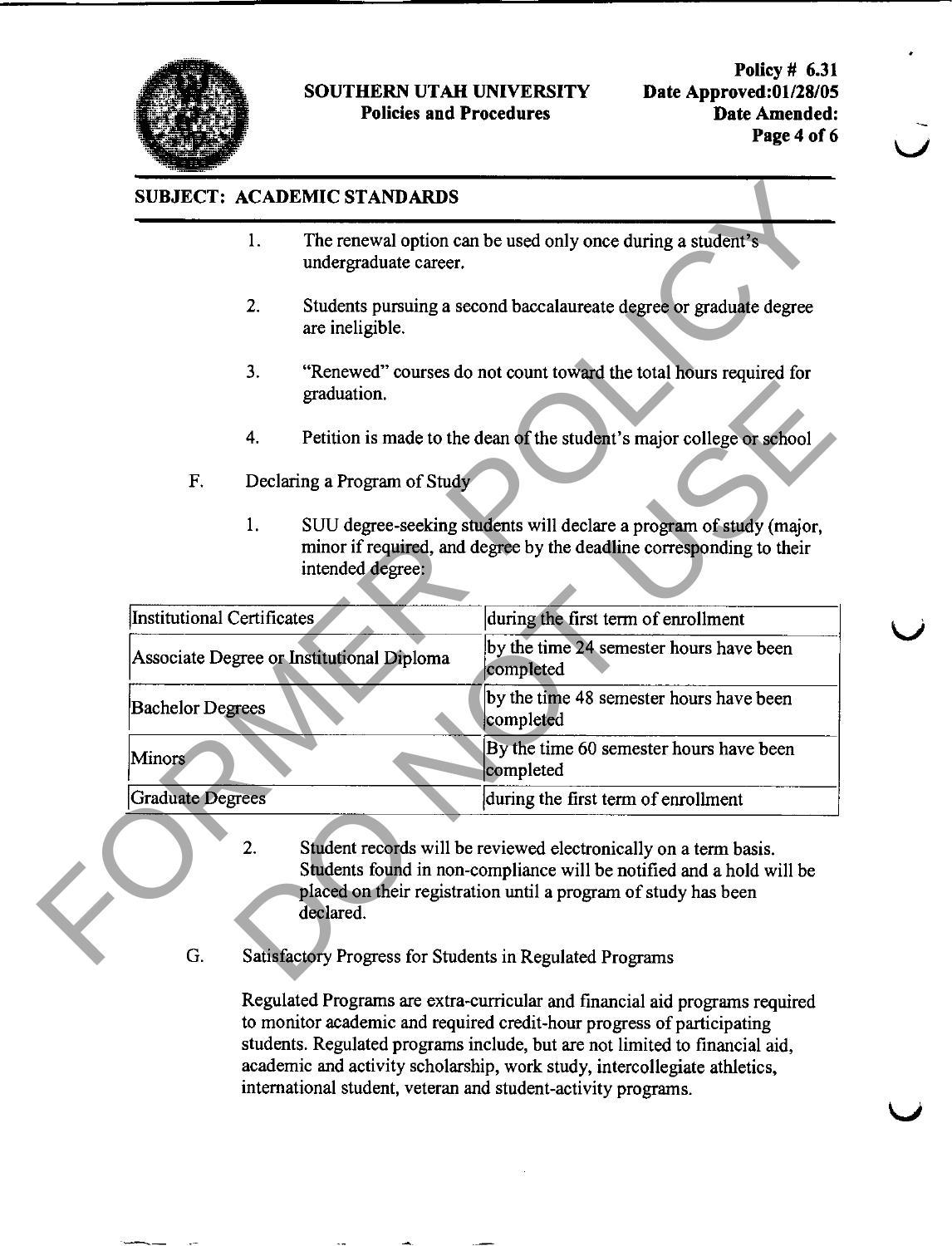

# SUBJECT: ACADEMIC STANDARDS

- 1. Required credit hours prior to a student's declazation of a program of study will be based on the requirements for the Associate of Applied Science, including the electives within those degrees.
- 2. Required credit hours for students completing more than one major, more than one minor or a minor not required by their major will be based on the first complete single program of study listed.
- 3. Required credit hours for students completing more than one program of study at the same time (i.e., A.S. and B.S.) will be based on both programs.
- 4. Satisfactory Progress/Academic Standazd means adhering to university academic standards as defined in this policy. Students will be allowed to participate in regulated programs unless they are suspended from the institution or terminated based on criteria established by the specific regulated program. 3. Required credit hours for students completing more than one program<br>of study at the same time (i.e., A.S. and B.S.) will be based on both<br>programs.<br>Satisfactory Progress/Acedemic Standard means adhering to university<br>ac
	- 5. Satisfactory Progress/Required Credit-Hour Standazd: Completion of a specific number of credit hours and satisfactory progress toward the completion of a degree.

The minimum number of credit hours that must be completed in a satisfactory manner is based on criteria established by the specific regulated program.

b. Satisfactory progress towazd a degree is defined as the satisfactory completion of a minimum number of required credit hours. If a student satisfactorily completes more than the minimum number of required credit hours in a term, the excess hours may be banked to compensate for a possible required credit-hour deficit. SUBJECT: ACADEMIC STANDARDS<br>
1. Required credit hours prior to a student's declaration of a program of<br>
study will be shost on the required ensignements for the ASSO<br>
2. Required credit hours for students completing more t

A student who is disqualified because of registration problems with closed classes may be allowed one extra term probation

#### Additional Requirements

Standazds higher than the minimum requirements here outlined and higher than those mandated for participation in outside regulating organizations may be established by individual programs according to procedures in the program's approved policies. Appeals